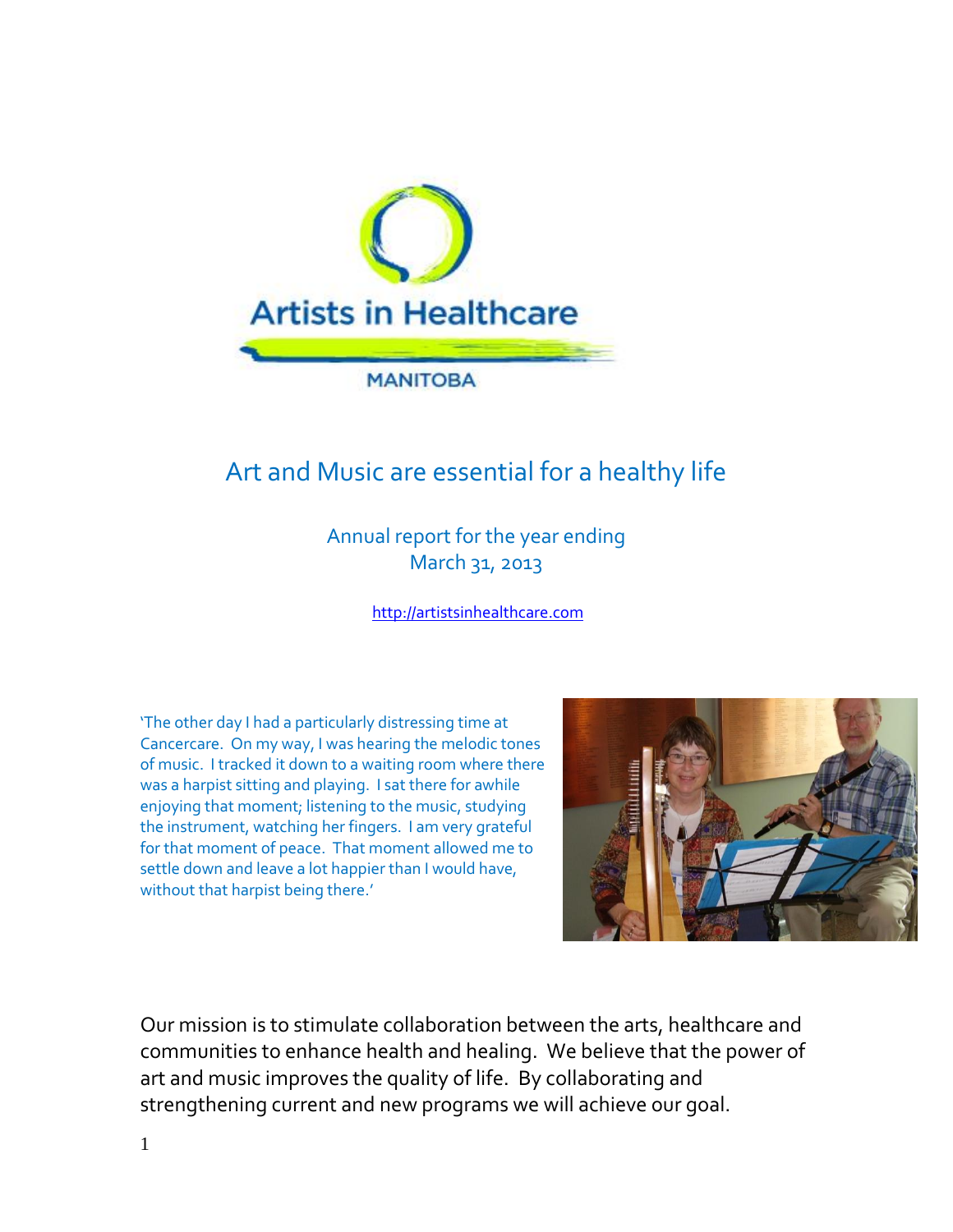Artists in Healthcare are pleased to report on 2013 program expansion, new programs and the sustainability of our existing programs. We continue to develop relationships and partnerships and look for new opportunities to enhance care through the arts.

## *This report is organized under the following headings:*

- Music to My Ears
- Art at the Bedside, Art by the Big Blue Chair, Misericordia and HSC
- Dance/Movement Therapy
- Media, Marketing and Fundraising
- Red Threads of Peace
- Board of Directors and Organizational Flow Chart

## *Music to My Ears*

## *Description*

Music to My Ears (MTME) remains our flagship program. The power of music to take patient's focus away from anxiety and stress is simply amazing, as the stories tell. Guitarists, harpists, an accordion player and a harmonica player bring music to patients in treatment, waiting rooms, bedside, on units throughout the hospitals and in long term care and hospice.

The power of music to change a patient's experience, if only for a moment, is profound.

"The music is very soothing to the soul. It helped me to refocus and rethink my diagnosis. It got me back on track to calm down. Please don't stop the music"

## *Targets/Outcomes this year*

Year round programming in 2013 was enjoyed at the following hospitals:

- St. Boniface Hospital (694 hours)
- Cancercare Manitoba (576)
- Grace Hospital and Hospice (288)
- Jocelyn House (60)
- Misericordia Place (400)
- Riverview Health Centre (516)
- Bethesda, South Eastman Steinbach (160)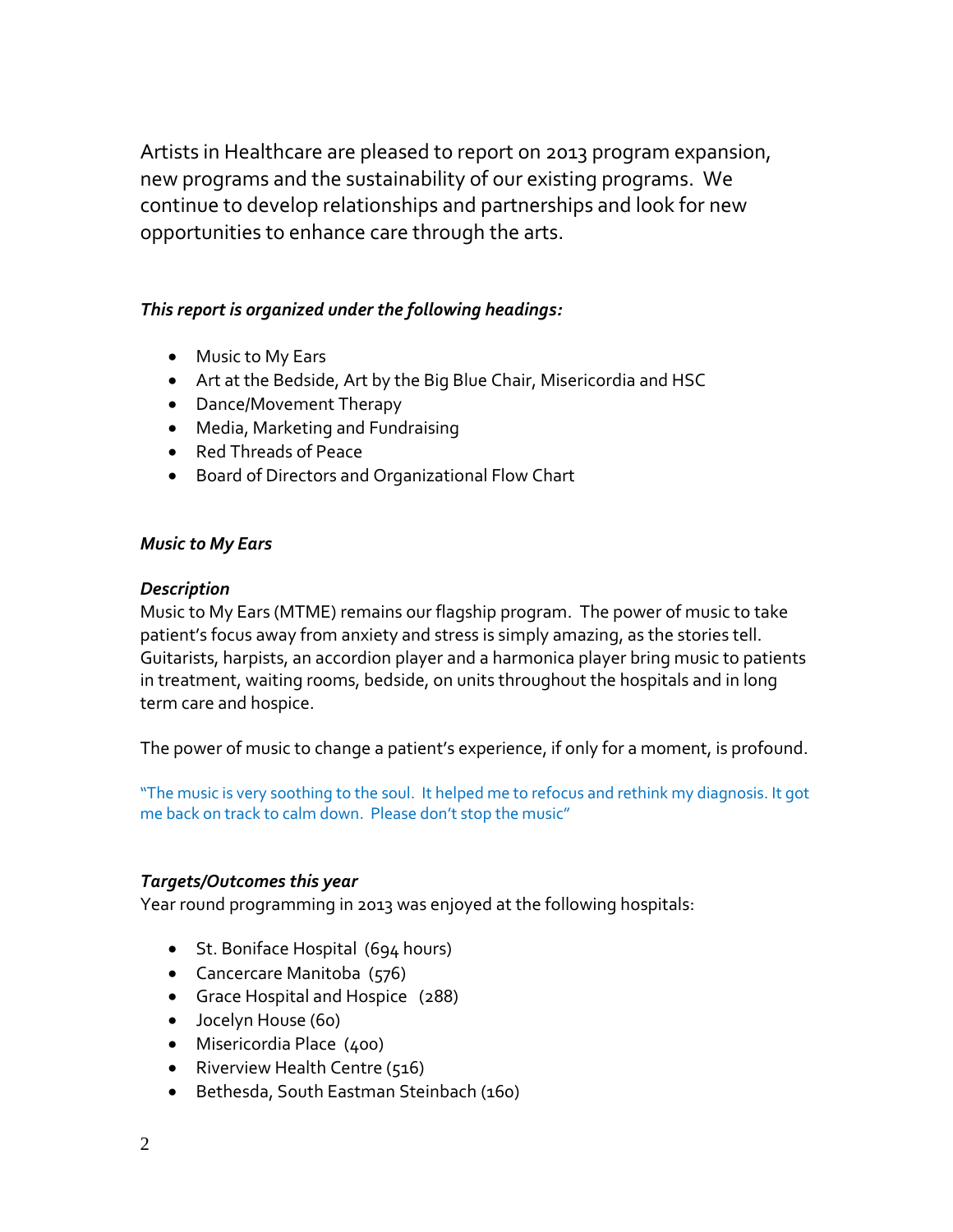- **Brandon Regional Health Centre (285)**
- Boundary Trails Health Centre (160)
- Including the summer student hours, Artists in Healthcare's (AIHM) musicians played over 5,000 hours reaching well over 8,000 patients and residents. AIHM also supervised a CMU practicum student at St. Boniface and Tache who played for 60 hours each term throughout the year\*
- Musicians play in patient waiting areas, geriatric rehab, treatment, dialysis, cardiac intensive care, intensive care, psych health, radiation, hematology, rehab, hospice, palliative, pediatric ambulatory clinic, women and child, pain clinic and oncology and generally throughout the hospitals.
- We had 20 musicians working in healthcare in 2013.

New ventures

- Extended summer student programming at HSC starting Jan 2012 40 hours to date
- Concordia pilot  $-15$  hours
- Riverview and Misericordia both kept their summer students throughout the year
- Our Brandon 'The Care Home Outreach Project' is coordinated by University of Brandon student, Corey Friesen. Cory organized twelve concerts for over 300 residents this past year. This community outreach program brought concerts to Dinsdale, Fair View, Valley View, Rideau Park and Hillcrest Place. With the support of University of Brandon's Dean of Music, Corey organized a fundraiser which raised \$5,000 for 80 concerts over the next academic year, creating an ongoing program where U of B students will play concerts in long term care. There is also a research component on the benefits of music, which will be completed under the supervision of Dr. Sheelagh Chadwick.
- Artists in Healthcare will submit a grant to the City of Brandon for year two funding for this program
- We have submitted a funding request to Diageo to start a Gimli music program in 2013
- We submitted an application to the Richardson Foundation for a new concert series in long term care
- We have submitted an application to RBC to fund two years of a new student musician year round program

\*Due to the confidential nature of this work, the numbers provided are respectful guesses, with musicians providing estimates which on-site staffs confirm.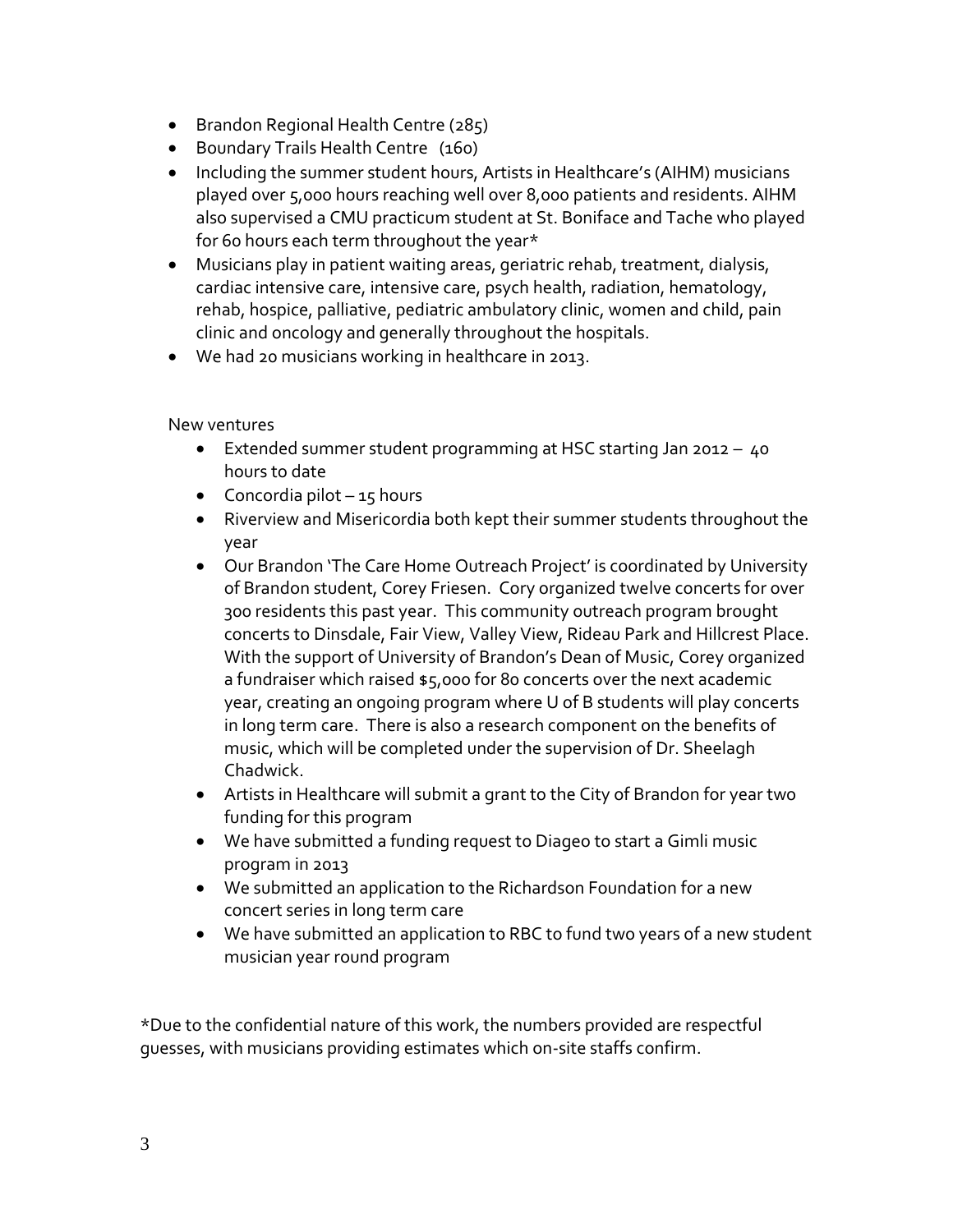#### *Narrative*

"A young patient (4years) in chemo was very keen to get his hands on the harp today. After a few minutes of strumming vigorously with both hands we settled on "Twinkle Twinkle Little Star" which he helped to play and also felt the vibration by placing his hands on the soundboard … a great little boy with lots of lively curiosity and energy.



*Community Development – WSO string quartet series*

Our string quartet series in partnership with the WSO has been funded for the 2012 – 2013 and 2013 – 2014 seasons, thanks to Sussex Realty, and continues to be thoroughly enjoyed. Artists in Healthcare will seek another corporate sponsor to sustain this excellent program in 2015. The string quartet play 14, 40 minute concerts with the harp and flute duo offering 5 concerts as well.





Middlechurch Geriatric Day Hospital St. Boniface Riverview





Practicum student playing with year round musicians in

geriatric rehab at St. Boniface

"Her playing was perfect and her voice was fantastic and the residents loved her. They were clapping and dancing in their chairs and so we got an unanticipated benefit of physical activity as well. – Concordia staff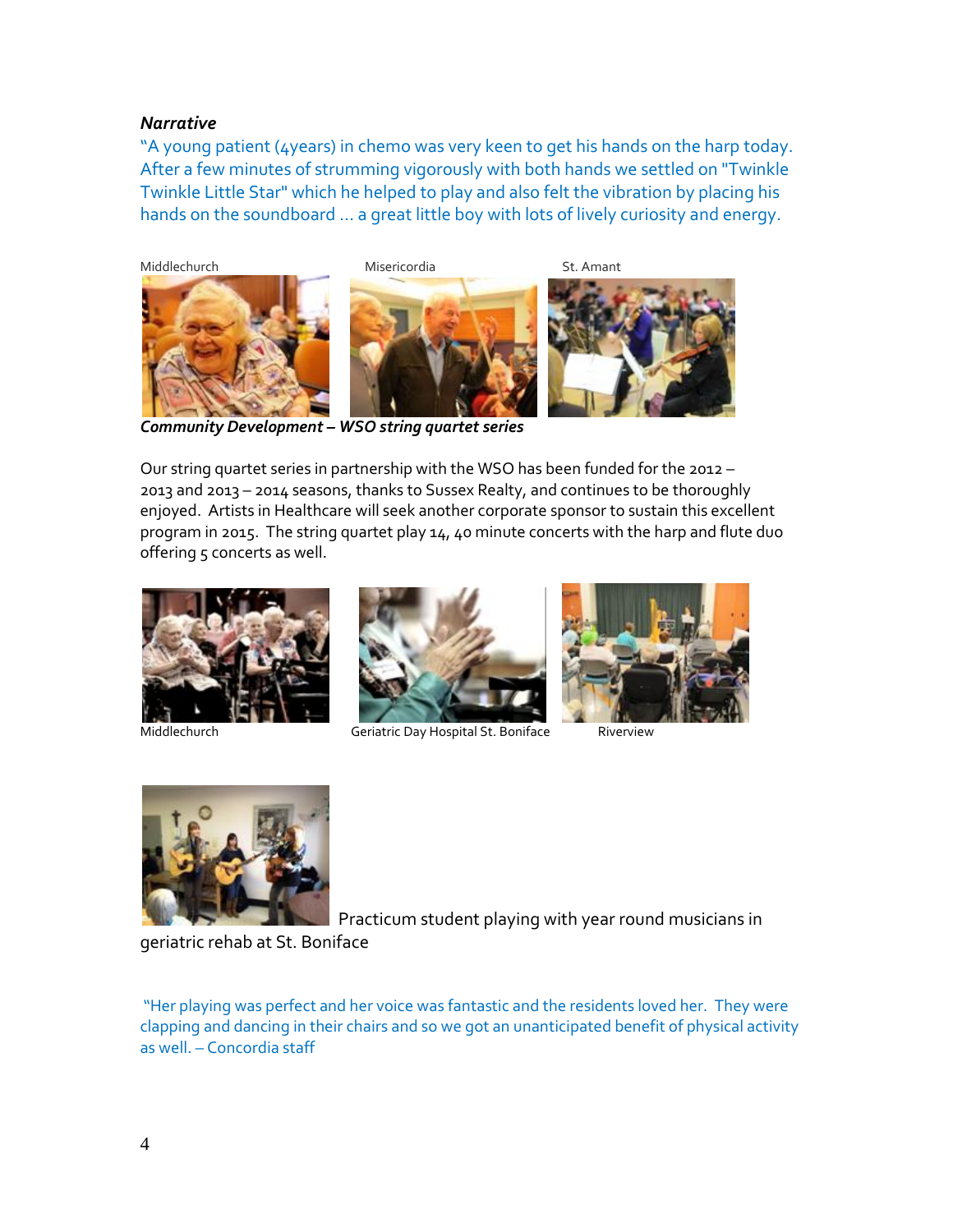

Our musician with Health Sciences Dialysis staff



At the Grace Hospital **At Misericordia** 



"…has an amazing effect on patients and staff in the waiting/treatment room environment. All appear more relaxed. Musicians often interact with patients, taking requests and many patients thank them .... I truly believe that the stress experienced by all is reduced."

"As I left chemo one man said, I will be here again next week.....look for me for more music"

"One of the residents at JHH loved to sing and we identified some songs she particularly liked. I took the words and she remonstrated with me that I hadn't brought all the verses, and she wanted to sing them all! In any case she joined in with great enthusiasm, she sang, I played and she declared after, that her breathing was so much better....."if only my doctor could see me now" – Jocelyn House

#### *Service Canada Student Jobs*

The student's experience speaks for itself:

"Being an artist in health care you gain a perspective few see when in the hospital, and it is a view I am constantly learning from. I am developing a deeper understanding and love for the many different people in this world.

I recently played on GD-6 for a patient who passed away. The patient's husband asked if I would play her ceremony. Many people there asked me if I was the musician who played for the patient in her last hours. They were all incredibly grateful and told me how much the family appreciated it. The husband, after the service said, "you were the last music my baby heard."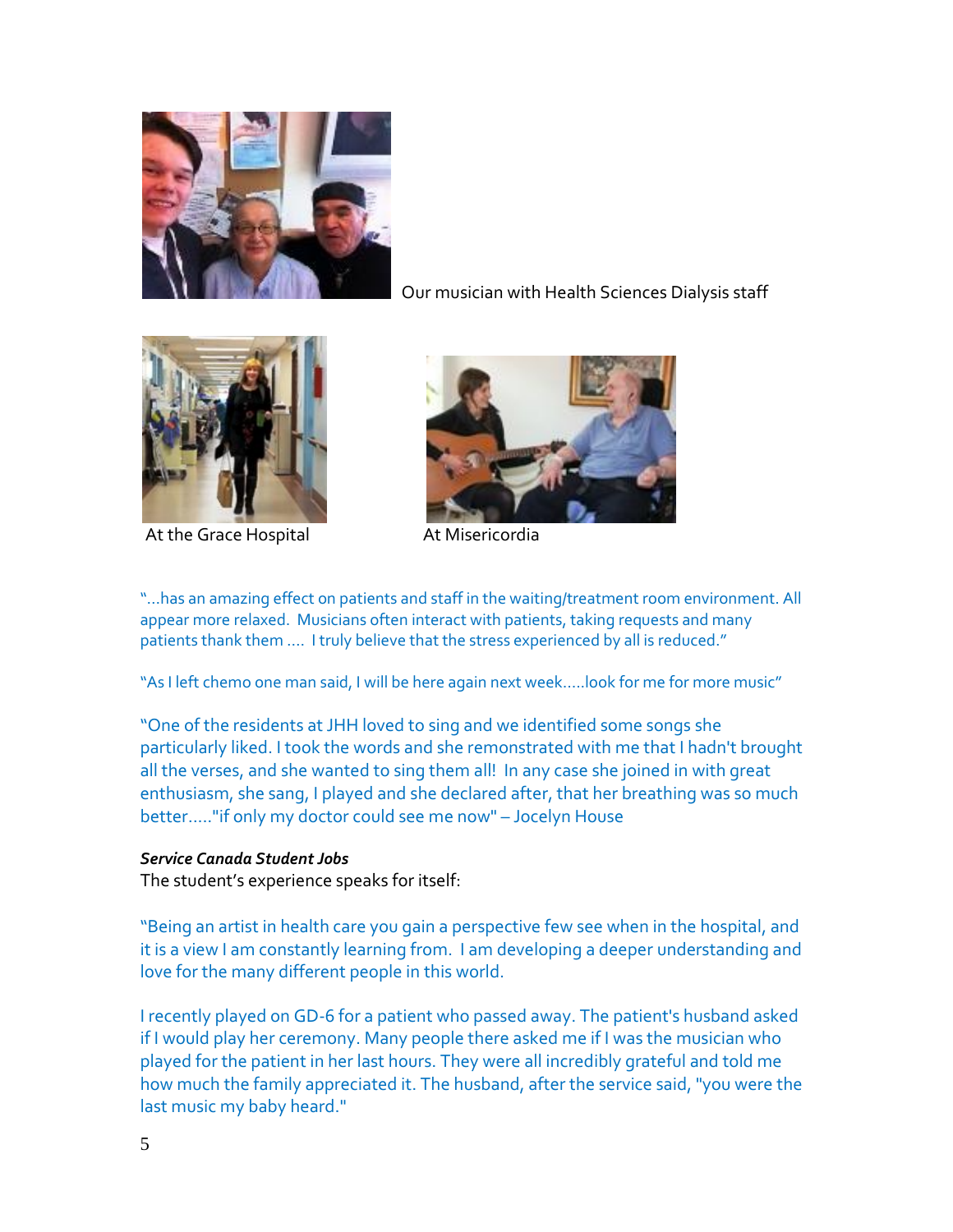I feel so honored to be able to share the gift of music. As the summer went on, it seemed to me that consistently, everyday, there was a passerby who stopped to express to me how much they appreciated having music in the hospital. - HSC

One day I went up to play and asked at the front desk if they'd like me to play at for anyone in particular. The nurse asked if I knew any Bob Dylan. I said yes. There was a man who was a huge Dylan fan (he even had posters up in his room). He could not speak. I started to play "Like a Rolling Stone" and he seemed to light up. It looked like when someone realizes something they forgot, and he seemed more alive all of a sudden.

As I was playing, the nurse left and came back with the rest of the staff, and they all stood and watched his reaction, some of them even tearing up. Afterwards the nurse thanked me and told me that none of the staff had ever seen him that alert and happy. - Riverview

Last week I was playing in a hall for a lady I regularly see. Unbeknownst to me, another woman in one of the rooms beside us was listening. She came out to me after and said "You play lovely music, I was a little sad before but now I feel great!" – Deer Lodge Health Centre

I went up to palliative care as I do every day at 2 o'clock and a staff asked me to play for a daughter and her mother. I played for over an hour. They loved it and I kept playing. At the end of the visit both were thrilled, not only that I was there, but that there was an organization dedicated to bringing to everyone, what it gave to them that day. They told me it was the first day they had moved to palliative care, and that I, through music, completely turned their day around and they believed they would be able to make it through. Everyone deserves the opportunity to feel belief and hope in a desperate situation such as this.

I played for this mother and her daughter every day for almost two weeks. I became one thing in the day that they looked forward to the most. They really loved it, it kept their spirits up. Inevitably, the daughter was getting worse and she was not eating very much and then not being able to be woken; except when I was there playing.

The day after we met the mother told me that what I brought with me was a miracle; the daughter had been struggling with eating and wakefulness until I joined them. It seemed that every day that miracle was continued as we all were laughing and having a good time, talking about friends at home and eating, and that very much included the daughter.

It felt almost like nothing was wrong and I almost didn't believe them when they told me that earlier they were having a hard time waking her and that she wouldn't eat. Her mother was thrilled when I was there about her daughter's consciousness. I became the one part of her day that she became fully conscious. I always promised to be back the same time the next day and I never missed.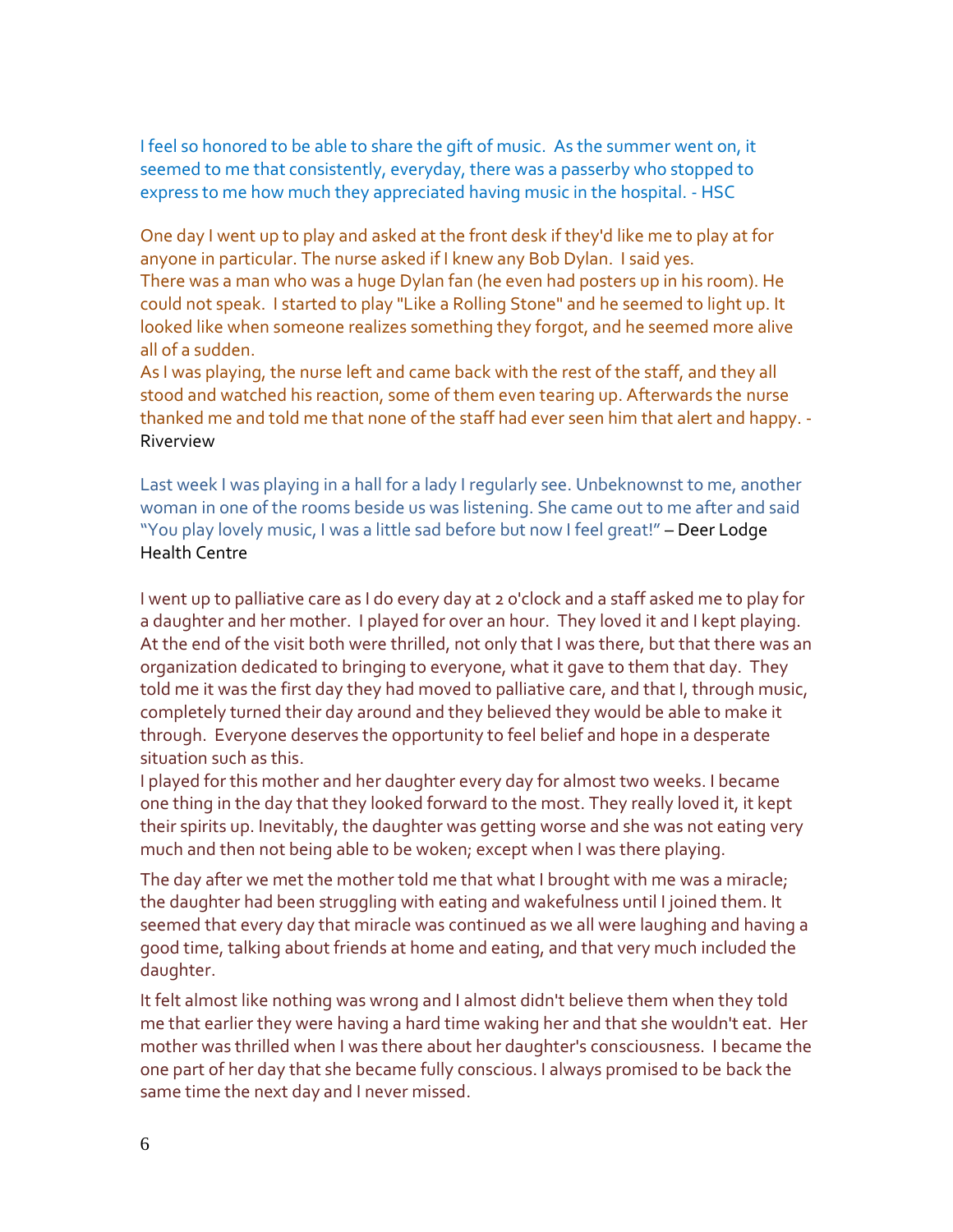#### I soon felt that I had become her mother's hope for that day's strong conscious connection with her daughter.- St. Boniface

This patient's mother asked Timothy to play for her daughter's service, which he did.

My experience has been great; it truly gets better each day. The residents are all so happy to have music around! Some of the folks I've met here I visit every day. Not only does it make their day to have someone drop by to converse and interact with, but it makes my day to see them as well. There are a good handful of residents here that continuously crack me up, this older generation have a totally different sense of humor than what I'm used to, and it's great! Oh and playing guitar all day is alright too.... (HA!) – Middlechurch

Working for Artists in Healthcare has been an incredibly meaningful experience. It feels so good to be able to touch peoples' lives and, make people sing, dance and smile every day. Some of these people rarely speak, but will sing along to their favorites. One family told me that they don't recall their father ever singing, but are thrilled to see him sing with me! The other day a woman let go of her walker and started to dance. A group of nurses worriedly rushed over, but, the woman said: "Leave me alone, I'm doin' the twist!"

So, with a team of nurses standing in a circle around her, she danced. Everyday at least one elderly person takes my hand in theirs and tells me they love me, and how much it means to them that I play for them. They tell me I'm "the best", or "so beautiful", and "you make me so happy" in various accents.

At Donwood, I jam with a man named Edmund who plays the harmonica. There is also a man there who is deaf and blind but can tell when I am playing the guitar in the room. The first time he did his little air guitar motion with his hands, and had a big smile on his face; the care workers in the room were so shocked! He must be able to feel my music. – Donwood/Kildonan

I was playing guitar and singing some softer music in one of the lounges. A nurse brought in a fellow who could no longer speak but had a clipboard and pen to communicate with people. As I finished a song he waved me over to read something. He asked if I knew any Bob Dylan, so I played "blowing in the wind" for him.

Then he asked me if I was familiar with a successful local musician who happened to be his cousin. After chatting about music for a couple minutes I continued to play. I noticed one of the residents had fallen asleep in their chair. In regards to this resident, who is quite restless and difficult, the man wrote on his clipboard, "the nurses can't even get him to fall asleep, your voice put him to sleep right away."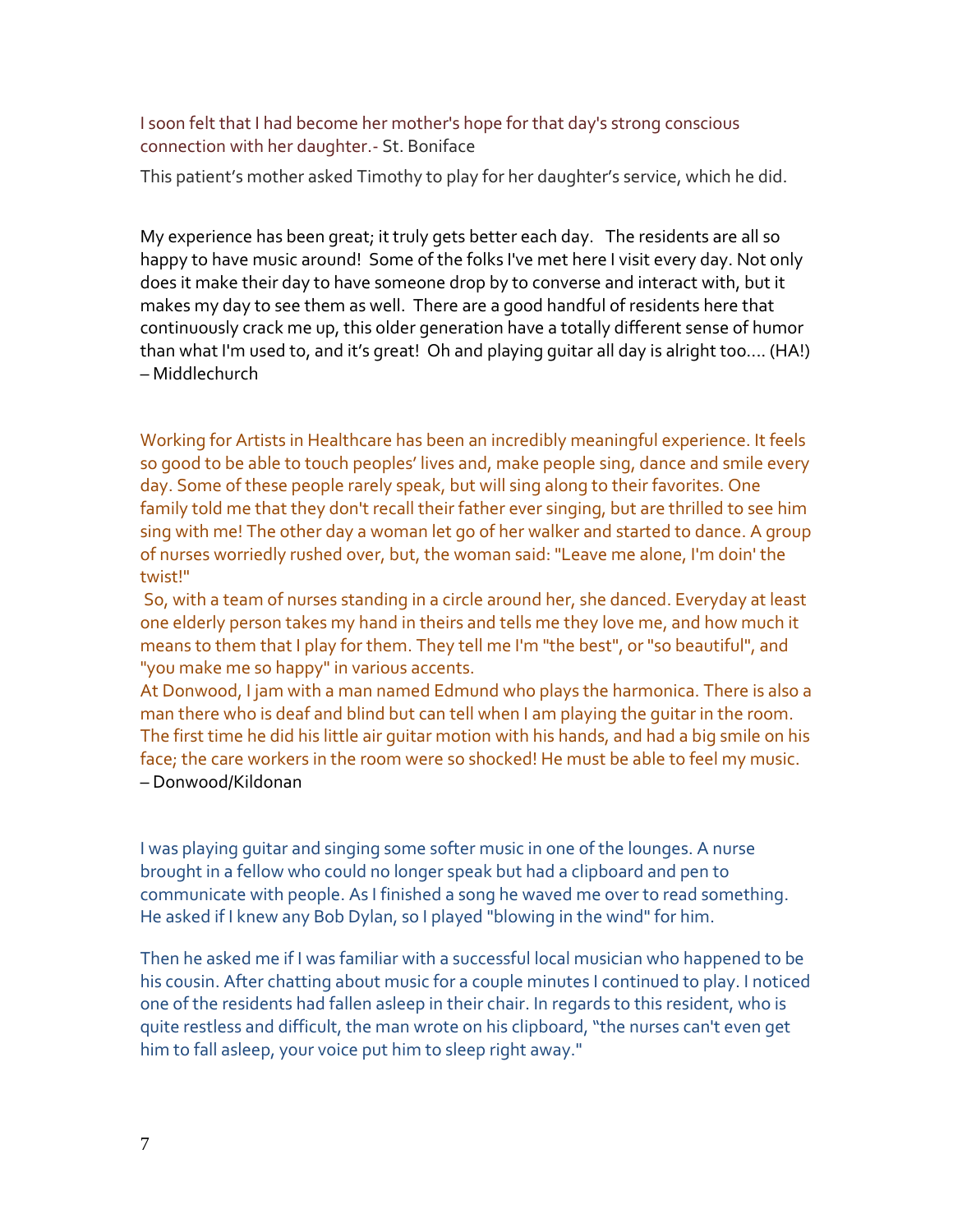And then I thought about it and was quite taken back by the complementary nature of this statement, I continued playing and played him more Bob Dylan. – Foyer Valade

Friday afternoon is one of my favorite times at Misericordia. A group of ladies and I always gather outside on a patio for ice-cream and music. In between my songs we talk about flowers, gardening, the children playing nearby, age, and memories. These ladies are so unbelievably gracious and kind. Elda, a lady with severe dementia sings along to every song as if she is the star of the show. After each song she exclaims how absolutely gorgeous it was...and how I am such a marvelous singer. It doesn't take long before she lapses into her own reality and requests to go "home" or to her "appointment". However, when I start a new song her priorities change, and she resumes singing merrily along to my songs.

Spending time with these ladies on Friday afternoon is immensely fulfilling. Watching them smile, sing along, cry, laugh, tell jokes, and reminisce, reminds me that music is a catalyst to so much more than we realize. Music initiates movement, memories, laughter, and stories. It invites conversation back into this circle of ladies whose interactions grow stagnant out of redundancy and inactivity.

It brings me so much joy to be the one to get these ladies talking, laughing, and singing every Friday afternoon. And from all their hugs and kisses I receive afterwards it would appear that our time together brings them joy too. By now I have established many great relationships with the women and men at Misericordia. What a difference it makes to play music with folks that are no longer strangers but friends. It has been hard to watch some of these relationships when a residents' health deteriorates or one loses their ability to speak. One lady, named Darlene who was at once a chatty, jovial, and interactive lady is now unable to communicate after suffering a stroke. I find it especially beautiful when I go play for her and her weary face lights up and smiles. Although she can't say much to me, she has a hard time letting go of my hand after I sing and makes it clear that my singing had made her day. It's as though we now speak through the language of song.- Misericordia



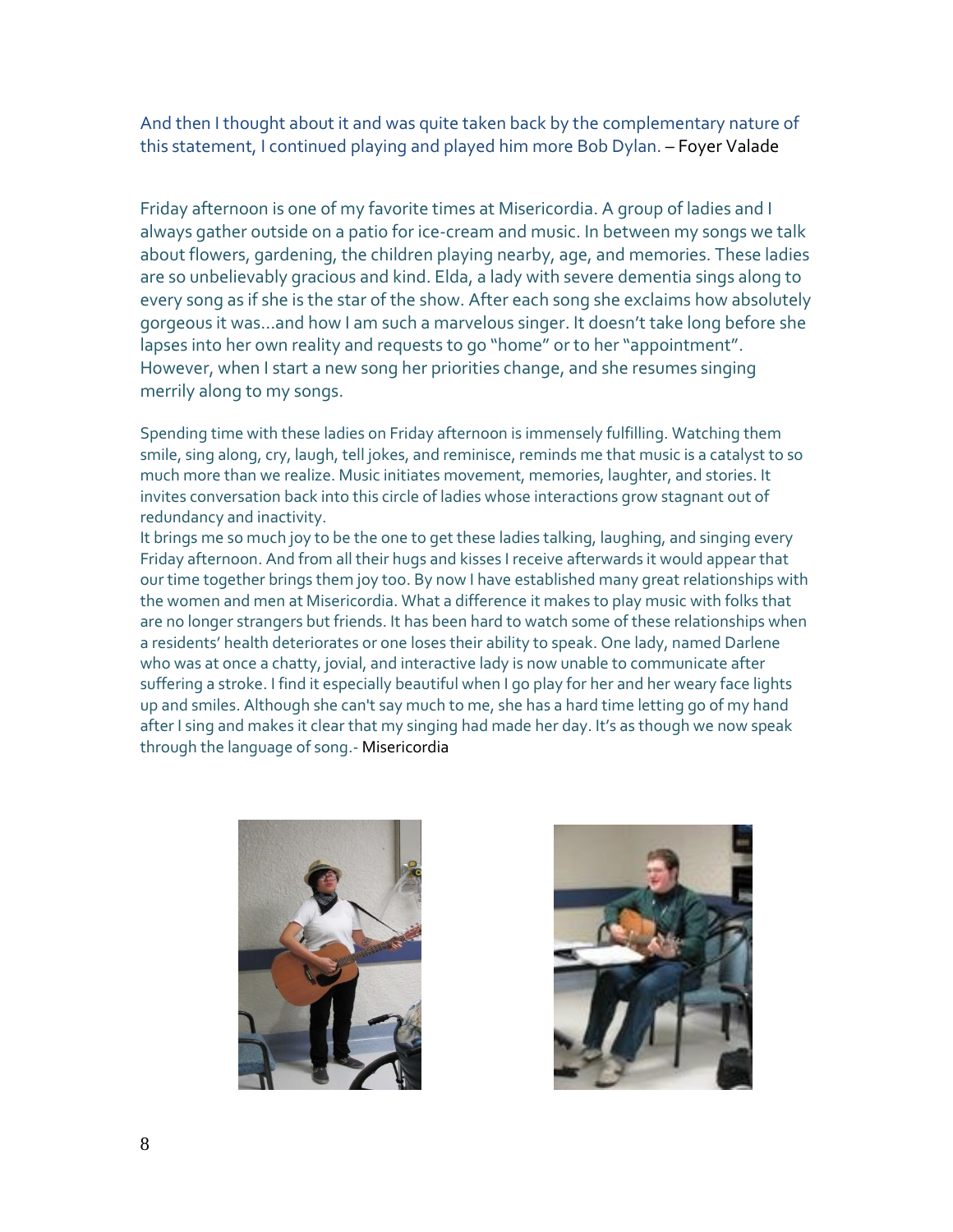## *Art at the Bedside, Art by the Big Blue Chair, Misericordia , HSC*

#### *Description*

Art at the bedside and Art by the Big Blue Chair are two AIHM programs which bring visual art projects to patients. Art at the Bedside is in its third year at St. Boniface Hospital, and Art by the Big Blue Chair is in its first year at Cancercare Manitoba. The St. Boniface program uses existing volunteers, trained by our coordinator, Claire Stephensen. They take their art carts, which are filled with colourful art projects ranging from collage, weaving, print making, beading and painting, to patient bedsides. At Cancercare Kate works one on one with patients with similar projects.

## *Targets/Outcomes*

- Once the two year Winnipeg Foundation funding for the St. Boniface program was completed, the hospital assumed funding for our coordinator's position. This attests to the value of the program to the hospital and Artists in Healthcare are pleased to continue to administrate this successful program, now in its third year.
- Volunteer Services at St. Boniface show an increase of  $4.5\%$  in overall hours since last year, with the art program being offered to patients approximately eighty hours monthly.
- Art by the Big Blue Chair was funded through a Manitoba Arts Council grant. The grant funds will take us to December 2013.
- AIHM has a funding opportunity to apply to this September, for a second year of this program.
- Artist Kate Black works with patients four hours a week.
- South Eastman/Bethesda has made inquiries about bringing this program to their patients.
- Misericordia also has artist, Toby Gillies, offering programs to their patients and interim care residents through a Manitoba Arts Council grant. This hospital is another fine example of how our programs become integrated over time. Initially AIHM brought the string quartet series to them. We wrote a number of grants for year round music for them. In time, their Recreation Director took our proposals and began writing applications for arts council funding. They recently obtained funding for Toby for a second year, and have Kate on a weekly basis, as well as a full time art therapist.
- HSC's volunteer based art program is temporarily suspended as the volunteer coordinator is on a health leave. The Hall of Hope gallery continues to show a permanent exhibit which offers a peaceful oasis to patients at the rehab hospital.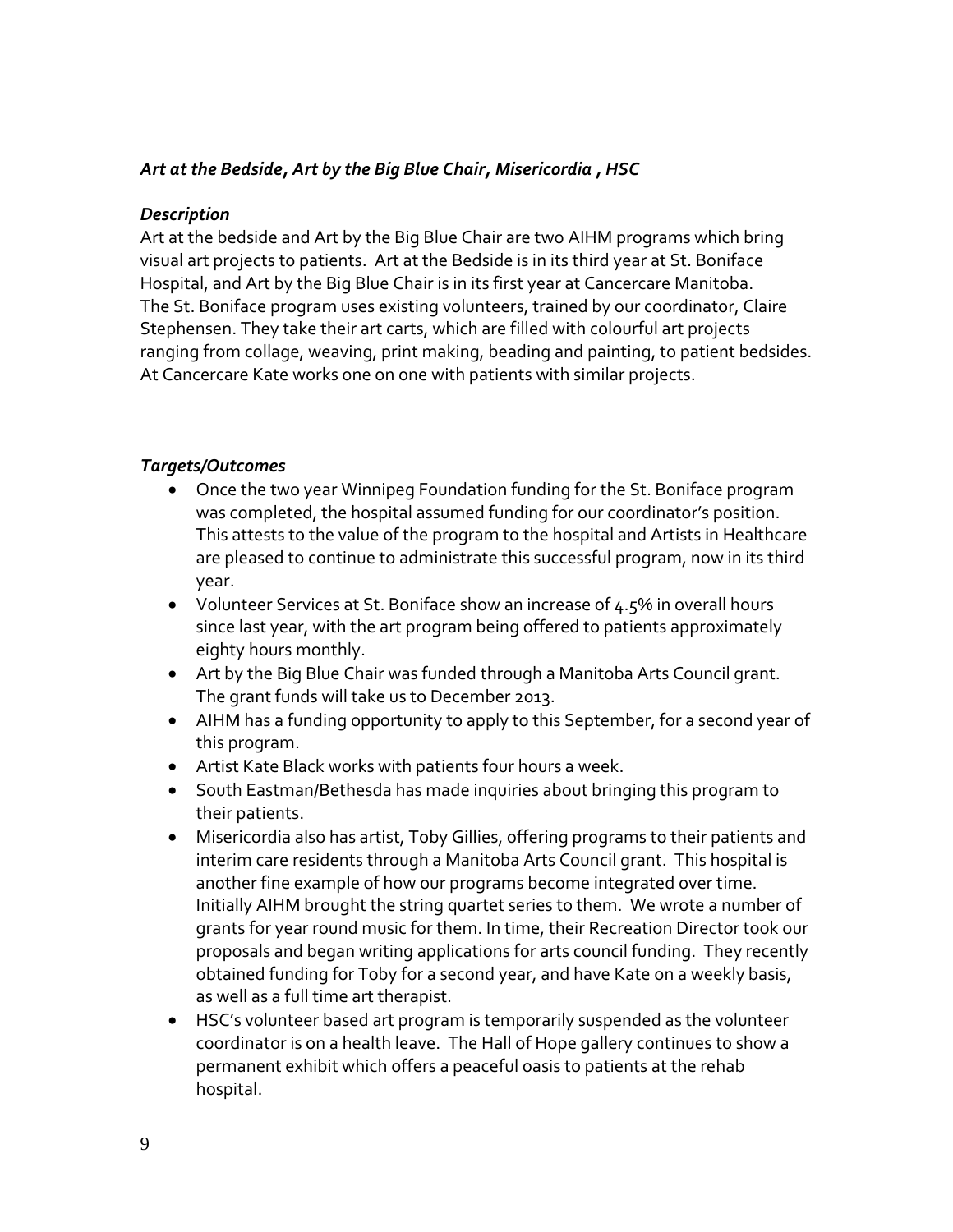- St. Boniface volunteers have collected patient comments which we used in our final report to the Winnipeg Foundation. This nine page report followed our longer interim report which documents the process whereby the art program was established in the hospital. It gives us a tried and true template for replicating the programs at other hospitals.
- The Grace is very interested in adding this to their Volunteer Services Programs so Artists in Healthcare will look for a pilot year funder for 2014/2015.
- Cancercare assessed the program as well and the comments are provided in their narrative.

#### *Narrative*

- St. Boniface

<https://vimeo.com/37978606>





"I am enjoying my shifts at the hospital so much. I leave feeling so fulfilled and touched by the people I meet... I've met so many terrific people who become like friends or family …The sweet elderly ladies on the geriatric wards, the young woman waiting for a heart transplant, the young pregnant moms on bed rest for long periods all have touched me …."



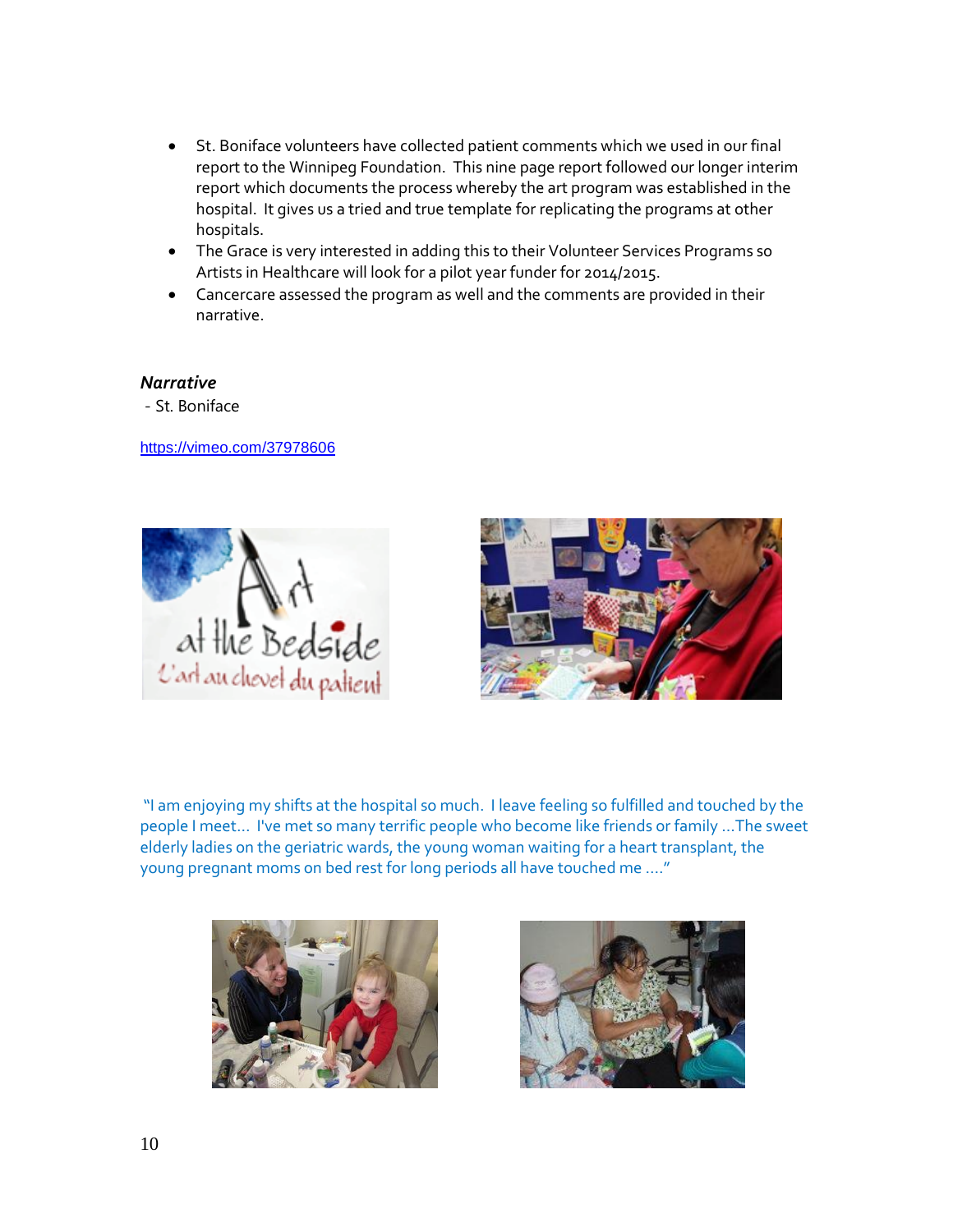# *Art by the Side of the Big Blue Chair*

- Cancercare



Comments from assessment:

- Chemo comes, chemo goes and I never noticed it too busy with my art work...
- Excellent program great distraction for patients as well as time for creative expression in dealing with cancer treatment & diagnosis.
- The 2 patients & their family members were participating. It made the atmosphere in the room much lighter & put all the other patients at ease.
- I was quite surprised by how much I enjoyed it. It's really too bad that I don't have any talent.
- Wonderful program. Helps pass the time for the patient. Keep up the good work.
- I find it a fantastic program that patients are requesting when they come to the treatment room. It takes their mind off their chemotherapy and helps them pass the time.
- Fabulous program. Only good comments heard from patients. Gives them a great creative outlet to release stress and pass time!

One patient started drawing again for the first time in 40 years. She likes to draw people and she is already a repeat customer. She searches for me to show me her latest projects now.

I have had patients hunt me down and want to do the program. I have had a patient request on the weekend I was working to use the art cart. I have been filmed and am in someone's treatment journey book.

A nurse told how calm and focused patients became; "She drew for the entire four hours I was there and she had an hour to go after that. She is normally a very anxious and yes, needy lady, but was drawing a turtle as a personal symbol from a book she was studying."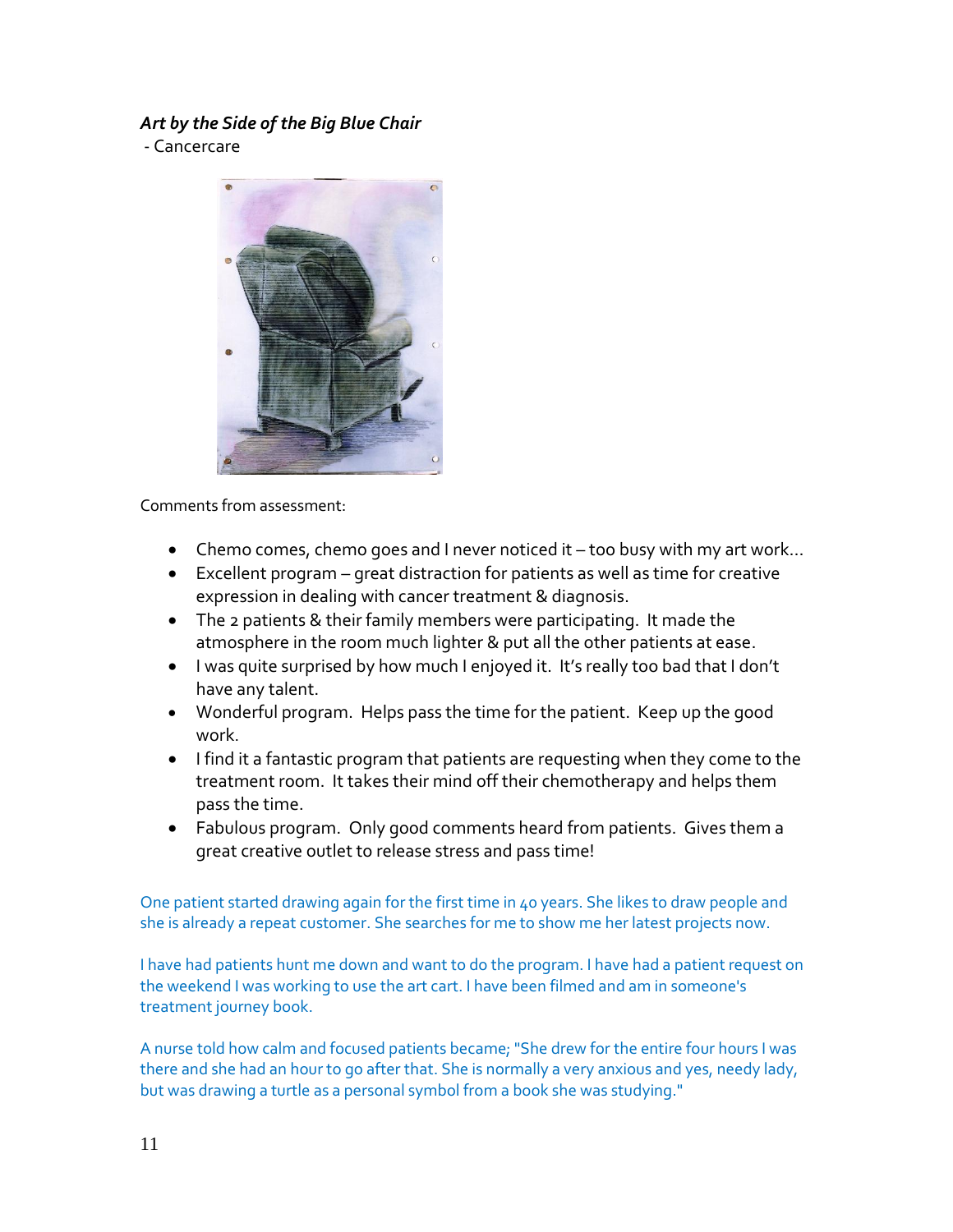It has been easier to connect with some of my native patients. Art is a universal language.

One lady had only 15 minutes left so I suggested a short project. I arrived towards the end of her treatment with her frantically trying to finish and announcing she had changed her mind- she wanted to stay longer! This was fun! Her friend was laughing at her.

It truly increases communication. The nurses beam at a happier patient and express amazement at this talent they were unaware of. Patients bloom under the compliments. I circulate and check in at regular intervals, change water, express admiration and interest and encouragement.

A thought hit me how this program was more needed than I anticipated. If these people need this creative outlook so much, why on earth do they not plan to do something? Bring it along.

The effort of course just to get there at the right time is too encompassing. The effort is too large for them. So this is a wonderful thing for the patient." –Kathleen Black

"A chemo nurse said the music had been especially helpful that day for a patient who was very tense, and with whom she had been having a difficult time getting an IV started. The music had been a distraction and according to the nurse there was a physical and emotional calming impact that helped the procedure to go ahead more easily. The patient also spoke to me as I was leaving and commented upon the music and its soothing effect."

"Thank you so much for your art. I can't even begin to tell you how painful the procedure was – I had cancer. I was able to lose myself in your artwork. Even my husband was impressed. Thank you so much. I don't think I could have gone through the procedure without the art."

#### *Dance/Movement Therapy*

#### *Description*

Dance/Movement Therapy is defined as the therapeutic use of movement in a process working towards health and the integration of the mind, body and spirit. (Dance, Movement Therapy Association in Canada)

Movement therapy is offered in many contexts; small groups, one on one and in resident's rooms. The benefits are physical, psychological and social. The link following offers an excellent description:

<http://www.bbc.co.uk/news/magazine-21806197>

Comment from our Coordinator after the first day:

It was a great group today. We had eight people; a good start. Nice movements and lots of good sharing of memories and more. Thumbs up :) – Nina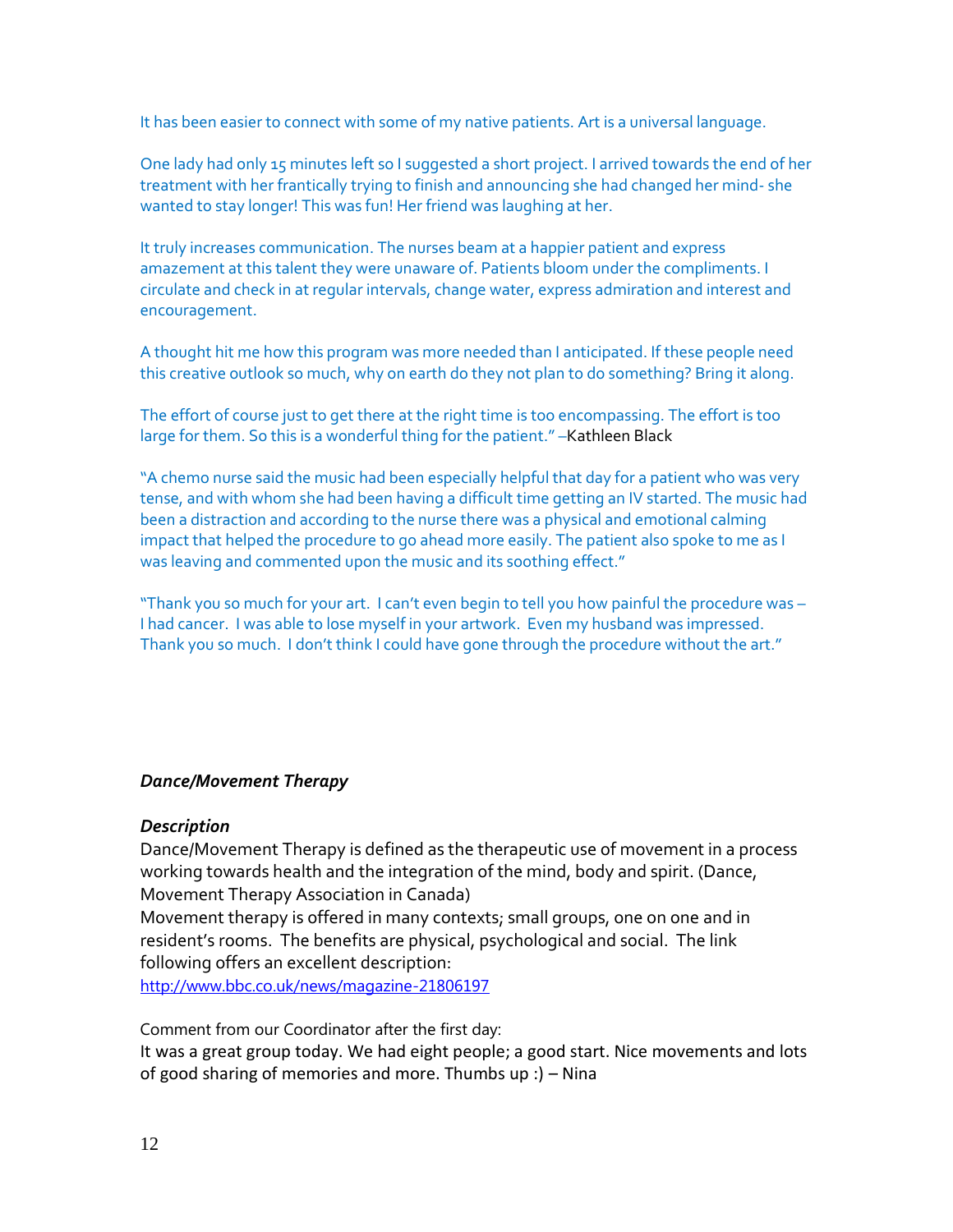# *Targets/Outcomes*

- This new initiative began with the 'Dancing Deers' program at Deer Lodge Health Centre
- Meetings have been scheduled at Misericordia
- Once we have program assessment and documentation we will offer the program to other long term care
- This program is delivered by therapist Nina Batistoni, who holds a Masters Degree in Dance/Movement Therapy from University of London's Goldsmith College.

## *Narrative*

These are examples of the images we hope to have by fall 2013.





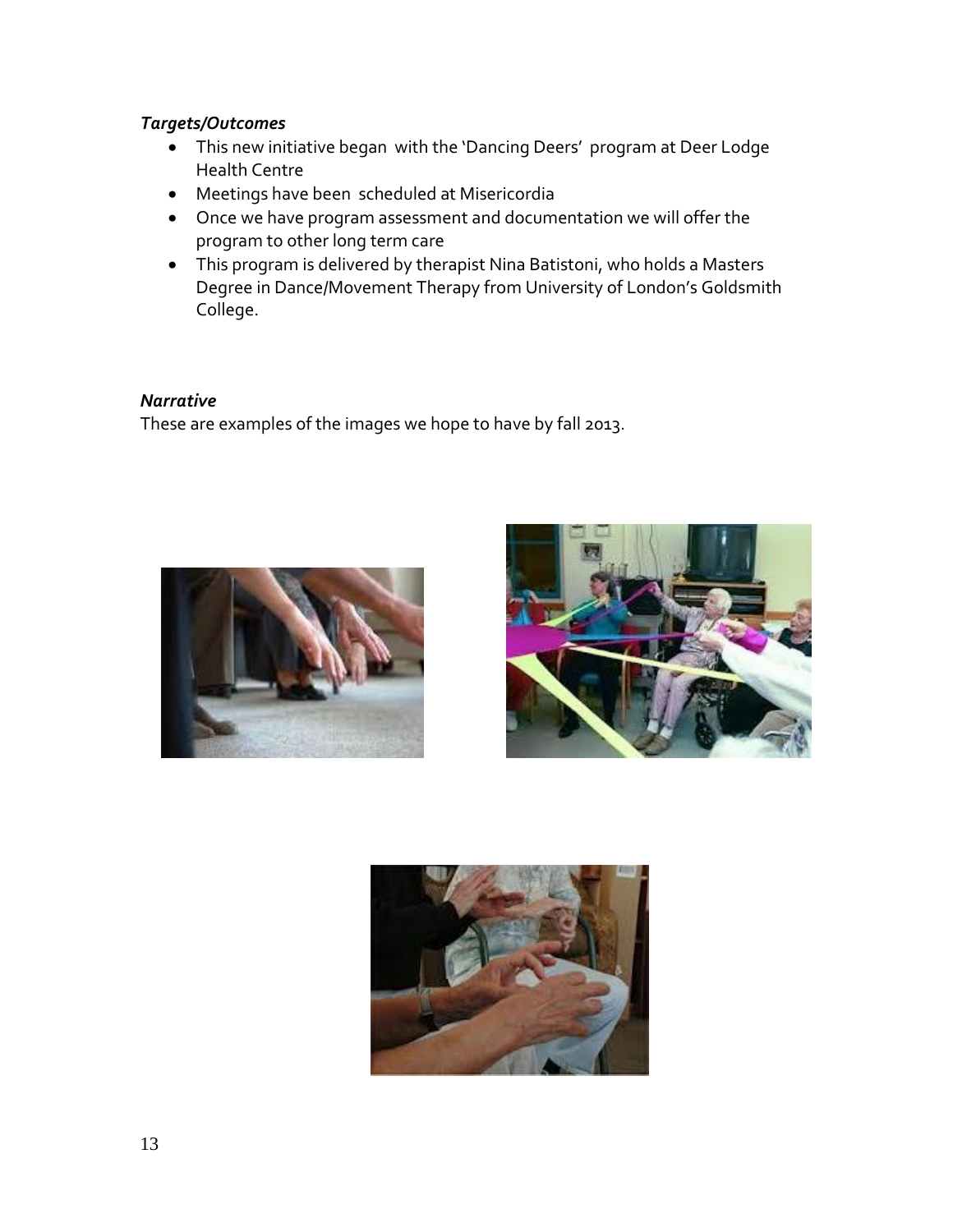## *Media and Marketing and Fundraising*

Interviews on Artists in Healthcare 's music and art programming and on the healing aspects of music were done by Geof Currier, Larry Updike, Ismaila Alpha, Andrea Ratuski and Kim Kaschor. Pieces on the music program were featured in the Navigator and hospital newsletters.

Shaw interview on the Cancercare Art by the Big Blue Chair program: [http://www.youtube.com/watch?v=rHwqTUXsPqE&list=UUeuSPVIqb-nGODOY-](http://www.youtube.com/watch?v=rHwqTUXsPqE&list=UUeuSPVIqb-nGODOY-Nnb0Kw&index=5)[Nnb0Kw&index=5](http://www.youtube.com/watch?v=rHwqTUXsPqE&list=UUeuSPVIqb-nGODOY-Nnb0Kw&index=5)

One CBC article: <http://www.cbc.ca/manitoba/scene/music/2012/10/08/artists-in-healthcare/>

Our musicians have completed Artists in Healthcare's CD which is being mastered and will be given to patients and staff and sold on our website. We are launching an Indiegogo Campaign to finish printing the CD's and hold our first CD launch fundraiser.

In 2012 Artists in Healthcare applied to:

- The Manitoba Jewish Foundation to complete our literature review on research into arts and health
- The Aviva Community Fund Challenge for a year round music program at Health Sciences Centre
- The Richardson Foundation for a new performance series in long term care
- The Royal Bank of Canada for a multiyear student musician program in hospitals and long term care
- Diageo to fund a pilot year at the Gimli Hospital

"It's so delightful to walk into a hospital that's filled with music."

## *Red Threads of Peace*

Artists in Healthcare support the important work Red Threads does in community and we hope to partner more directly in the coming year. In 2012 Red Threads did a very successful project at Villa Cabrini that has great potential for replication at other residences. Here is a link to that project:

[http://playbackwinnipeg.blogspot.ca](http://playbackwinnipeg.blogspot.ca/)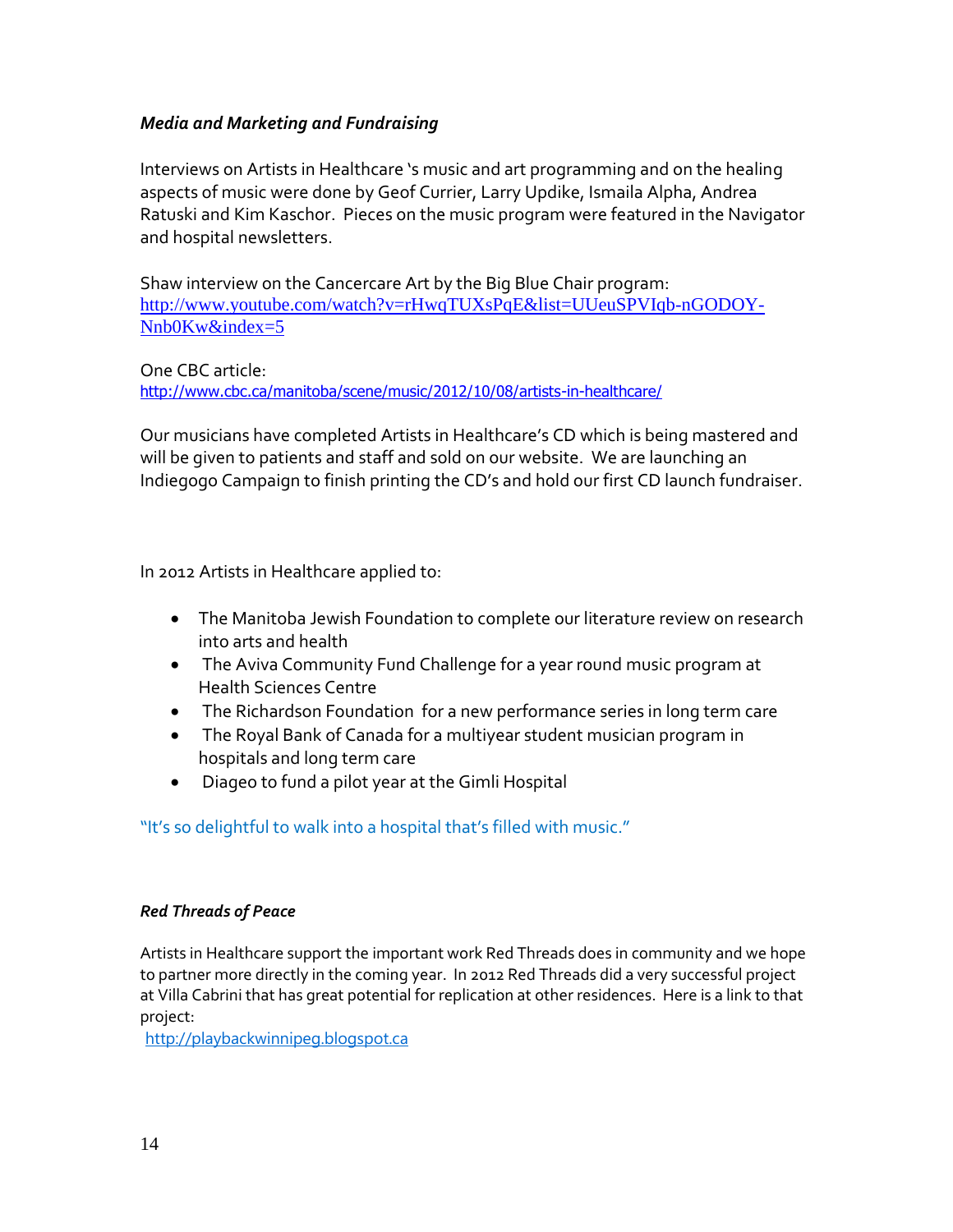





Artists in Healthcare MB May 29, 2013 Organizational flow chart

Board of Directors Tom Carson- Chair Pam Campbell –Treasurer and Official keeper of the minutes Dan Donahue Jennifer Dubienski Lea Girman David Northcott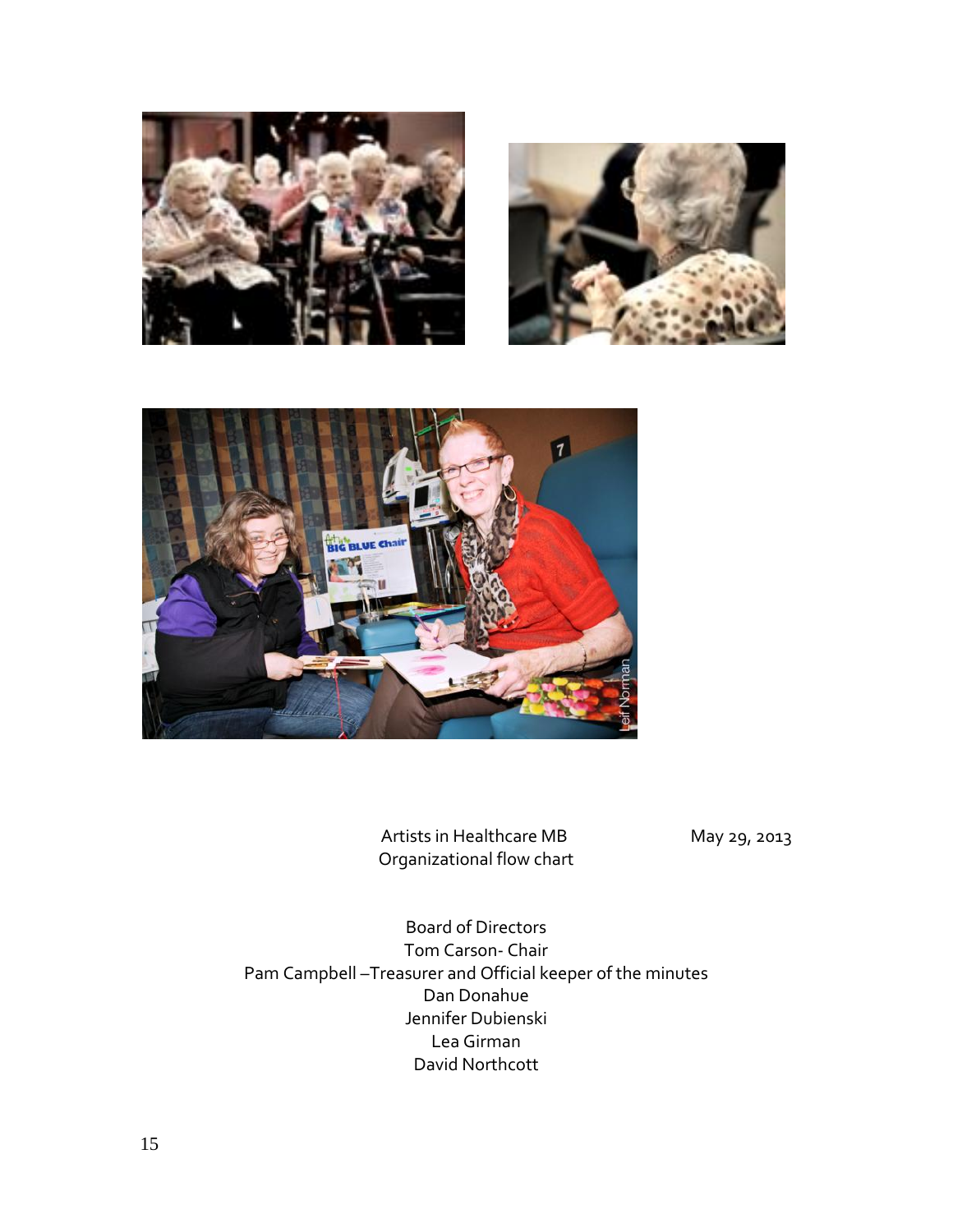Honorary Advisory Council Dee Buchwald Ken Campbell Randy Moffat Sylvia Kuzyk Dr. Brian Postl Dr. Merril Pauls

Advisory Committee Dr. Merril Pauls Sylvia Kuzyk Barry McArton Flavia Fernandez Fabio

Executive Director Shirley Grierson

| Music to My Ears - Winnipeg (MTME) |                                             |
|------------------------------------|---------------------------------------------|
| Musicians:                         |                                             |
| <b>Tim Cummings</b>                | St. Boniface Hospital and Cancercare (CCMB) |
| Lynn McClure                       | <b>CCMB and Jocelyn House</b>               |
| Peter McClure                      | <b>CCMB</b>                                 |
| Keith Price                        | St. Boniface and CCMB                       |
| Aaron Shorr                        | St. Boniface Hospital and CCMB              |
| Lois Gillespie                     | St. Boniface and the Grace Hospital         |
| Liz Goossen                        | <b>Grace Hospital</b>                       |
| Vanessa Kuzina                     | St. Boniface                                |
|                                    | Malcolm Somers Riverview Health Centre      |
| Jaymie Friesen                     | Misericordia Hospital and Place             |
| Kris Ulrich                        | <b>Health Sciences Centre</b>               |
|                                    | Sam Knacker St. Boniface Hospital           |
|                                    | Myron Kurjewicz Health Sciences Centre      |

#### MTME WSO String Quartet series

Musicians change depending on who is available but typically there are four members of the string quartet plus WSO harpist Richard Turner and a flute player. They play 14 string quartet concerts in long term care and 5 harp and flute concerts.

MTME Rural Brandon Ann Germani – musician